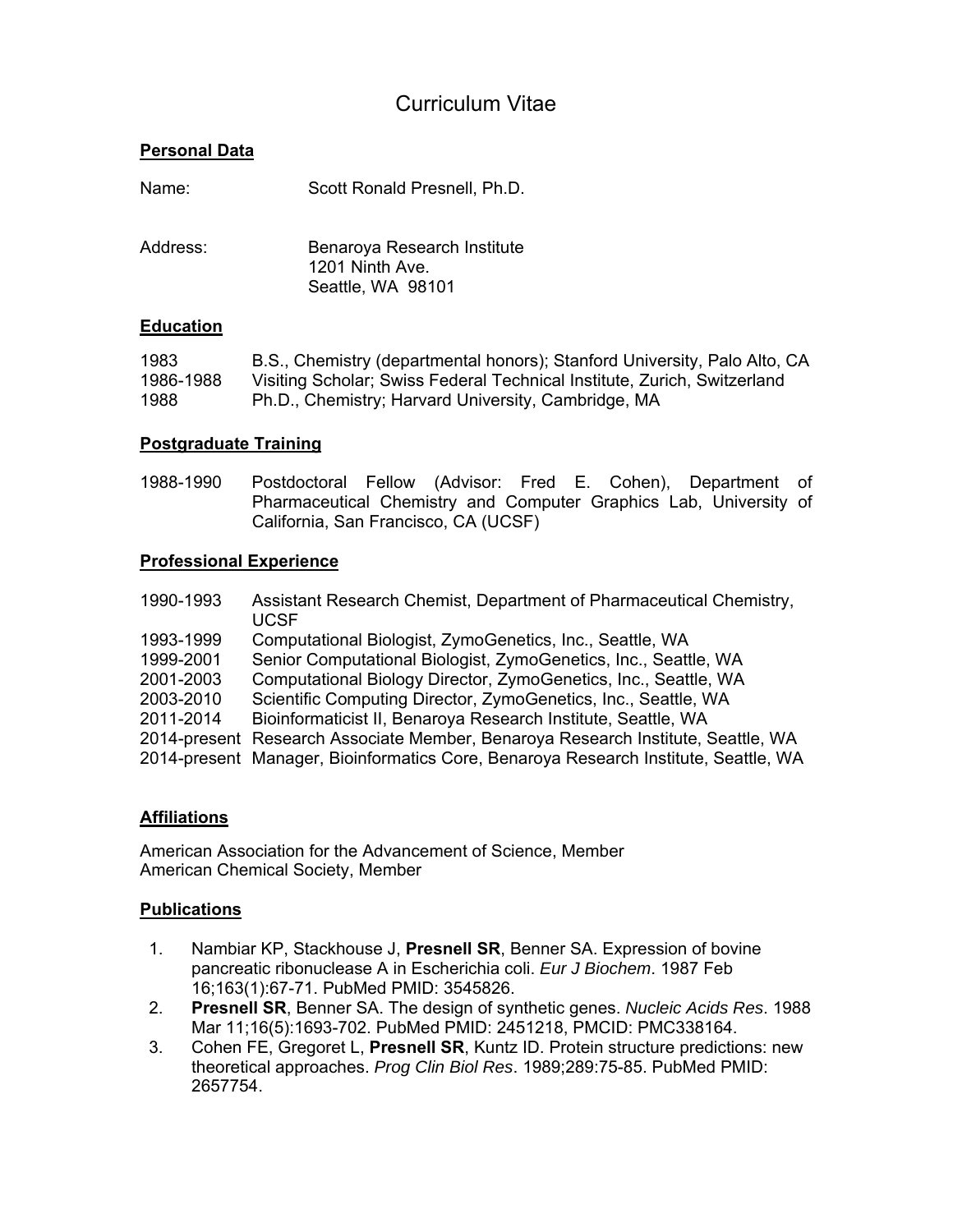- 5. Stackhouse J, **Presnell SR**, McGeehan GM, Nambiar KP, Benner SA. The ribonuclease from an extinct bovid ruminant. FEBS Lett. 1990 Mar 12;262(1):104- 6. PubMed PMID: 2318301.
- 6. Allemann RK, **Presnell SR**, Benner SA. A hybrid of bovine pancreatic ribonuclease and human angiogenin: an external loop as a module controlling substrate specificity? *Protein Eng*. 1991 Oct;4(7):831-5. PubMed PMID: 1798706.
- 7. Cohen BI, **Presnell SR**, Cohen FE. Pattern-based approaches to protein structure prediction. *Methods Enzymol*. 1991;202:252-68. PubMed PMID: 1784177.
- 8. Curtis BM, **Presnell SR**, Srinivasan S, Sassenfeld H, Klinke R, Jeffery E, Cosman D, March CJ, Cohen FE. Experimental and theoretical studies of the threedimensional structure of human interleukin-4. *Proteins*. 1991;11(2):111-9. PubMed PMID: 1946344.
- 9. **Presnell SR**, Cohen BI, Cohen FE. A segment-based approach to protein secondary structure prediction. **Biochemistry**. 1992 Feb 4;31(4):983-93. PubMed PMID: 1734974.
- 10. Boissel JP, Lee WR, **Presnell SR**, Cohen FE, Bunn HF. Erythropoietin structurefunction relationships. Mutant proteins that test a model of tertiary structure. *J Biol Chem*. 1993 Jul 25;268(21):15983-93. PubMed PMID: 8340419.
- 11. Cohen BI, **Presnell SR**, Cohen FE. Origins of structural diversity within sequentially identical hexapeptides. *Protein Sci*. 1993 Dec;2(12):2134-45. PubMed PMID: 8298461, PMCID: PMC2142335.
- 12. **Presnell SR**, Cohen BI, Cohen FE. MacMatch: a tool for pattern-based protein secondary structure prediction. *Comput Appl Biosci*. 1993 Jun;9(3):373-4. PubMed PMID: 8324639.
- 13. **Presnell SR**, Cohen FE. Artificial neural networks for pattern recognition in biochemical sequences. *Annu Rev Biophys Biomol Struct*. 1993;22:283-98. PubMed PMID: 8347992.
- 14. Harris NL, **Presnell SR**, Cohen FE. Four helix bundle diversity in globular proteins. *J Mol Biol*. 1994 Mar 11;236(5):1356-68. PubMed PMID: 8126725.
- 15. Lok S, Kaushansky K, Holly RD, Kuijper JL, Lofton-Day CE, Oort PJ, Grant FJ, Heipel MD, Burkhead SK, Kramer JM, Bell LA, Sprecher CA, Blumberg H, Johnson R, Prunkard D, Ching AFT, Bailey MC, Forstron JW, Buddle MM, Osborn SG, Evans SJ, Sheppard PO, **Presnell SR**, O'Hara PJ, Hagen FS, Roth GR, Foster DC. Cloning and expression of murine thrombopoietin cDNA and stimulation of platelet production in vivo. *Nature*. 1994 Jun 16;369(6481):565-8. PubMed PMID: 8202158.
- 16. Sprecher CA, Grant FJ, Baumgartner JW, **Presnell SR**, Schrader SK, Yamagiwa T, Whitmore TE, O'Hara PJ, Foster DF. Cloning and characterization of a novel class I cytokine receptor. *Biochem Biophys Res Commun*. 1998 May 8;246(1):82- 90. PubMed PMID: 9600072.
- 17. Xu WF, Andersen H, Whitmore TE, **Presnell SR**, Yee DP, Ching A, Gilbert T, Davie EW, Foster DC. Cloning and characterization of human protease-activated receptor 4. *Proc Natl Acad Sci U S A*. 1998 Jun 9;95(12):6642-6. PubMed PMID: 9618465, PMCID: PMC22580.
- 18. Parrish-Novak J, Dillon SR, Nelson A, Hammond A, Sprecher C, Gross JA, Johnston J, Madden K, Xu W, West J, Schrader S, Burkhead S, Heipel M, Brandt C, Kuijper JL, Kramer J, Conklin D, **Presnell SR**, Berry J, Shiota F, Bort S, Hambly K, Mudri S, Clegg C, Moore M, Grant FJ, Lofton-Day C, Gilbert T,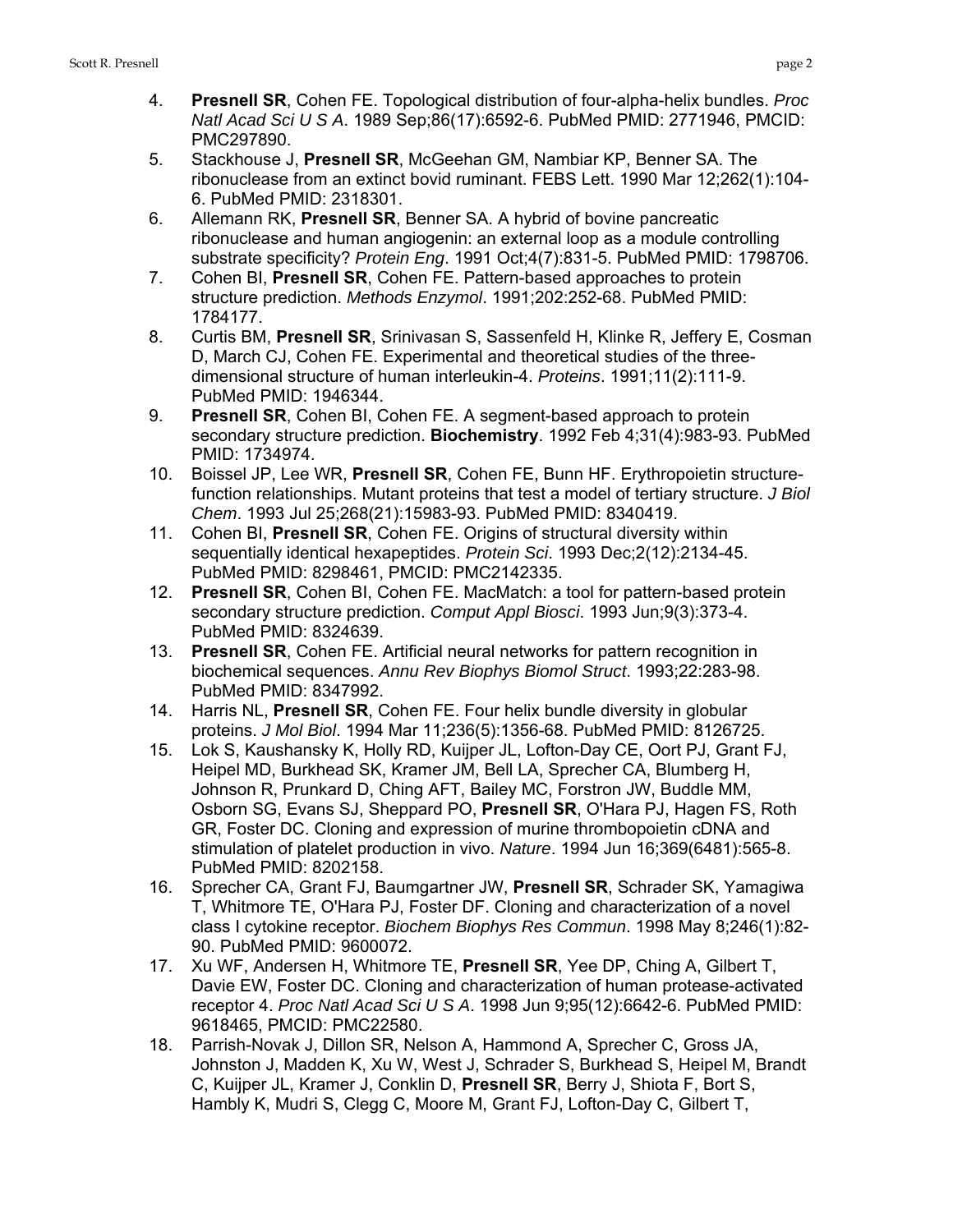Rayond F, Ching A, Yao L, Smith D, Webster P, Whitmore T, Maurer M, Kaushansky K, Holly RD, Foster D. Interleukin 21 and its receptor are involved in NK cell expansion and regulation of lymphocyte function. *Nature*. 2000 Nov 2;408(6808):57-63. PubMed PMID: 11081504.

- 19. Xu W, **Presnell SR**, Parrish-Novak J, Kindsvogel W, Jaspers S, Chen Z, Dillon SR, Gao Z, Gilbert T, Madden K, Schlutsmeyer S, Yao L, Whitmore TE, Chandrasekher Y, Grant FJ, Maurer M, Jelinek L, Storey H, Brender T, Hammond A, Topouzis S, Clegg CH, Foster DC. A soluble class II cytokine receptor, IL-22RA2, is a naturally occurring IL-22 antagonist. *Proc Natl Acad Sci U S A*. 2001 Aug 14;98(17):9511-6. PubMed PMID: 11481447, PMCID: PMC55483.
- 20. Moore EE, **Presnell S**, Garrigues U, Guilbot A, LeGuern E, Smith D, Yao L, Whitmore TE, Gilbert T, Palmer TD, Horner PJ, Kuestner RE. Expression of IL-17B in neurons and evaluation of its possible role in the chromosome 5q-linked form of Charcot-Marie-Tooth disease. *Neuromuscul Disord*. 2002 Feb;12(2):141- 50. PubMed PMID: 11738356.
- 21. Sheppard P, Kindsvogel W, Xu W, Henderson K, Schlutsmeyer S, Whitmore TE, Kuestner R, Garrigues U, Birks C, Roraback J, Ostrander C, Dong D, Shin J, **Presnell S**, Fox B, Haldeman B, Cooper E, Taft D, Gilbert T, Grant FJ, Tackett M, Krivan W, McKnight G, Clegg C, Foster D, Klucher KM. IL-28, IL-29 and their class II cytokine receptor IL-28R. *Nat Immunol*. 2003 Jan;4(1):63-8. PubMed PMID: 12469119.
- 22. Dillon SR, Sprecher C, Hammond A, Bilsborough J, Rosenfeld-Franklin M, **Presnell SR**, Haugen HS, Maurer M, Harder B, Johnston J, Bort S, Mudri S, Kuijper JL, Bukowski T, Shea P, Dong DL, Dasovich M, Grant FJ, Lockwood L, Levin SD, LeCiel C, Waggie K, Day H, Topouzis S, Kramer J, Kuestner R, Chen Z, Foster D, Parrish-Novak J, Gross JA. Interleukin 31, a cytokine produced by activated T cells, induces dermatitis in mice. *Nat Immunol*. 2004 Jul;5(7):752-60. PubMed PMID: 15184896.
- 23. Kuestner RE, Taft DW, Haran A, Brandt CS, Brender T, Lum K, Harder B, Okada S, Ostrander CD, Kreindler JL, Aujla SJ, Reardon B, Moore M, Shea P, Schreckhise R, Bukowski TR, **Presnell S**, Guerra-Lewis P, Parrish-Novak J, Ellsworth JL, Jaspers S, Lewis KE, Appleby M, Kolls JK, Rixon M, West JW, Gao Z, Levin SD. Identification of the IL-17 receptor related molecule IL-17RC as the receptor for IL-17F. *J Immunol*. 2007 Oct 15;179(8):5462-73. PubMed PMID: 17911633, PMCID: PMC2849293.
- 24. Mabry R, Gilbertson DG, Frank A, Vu T, Ardourel D, Ostrander C, Stevens B, Julien S, Franke S, Meengs B, Brody J, **Presnell S**, Hamacher NB, Lantry M, Wolf A, Bukowski T, Rosler R, Yen C, Anderson-Haley M, Brasel K, Pan Q, Franklin H, Thompson P, Dodds M, Underwood S, Peterson S, Sivakumar PV, Snavely M. A dual-targeting PDGFRbeta/VEGF-A molecule assembled from stable antibody fragments demonstrates anti-angiogenic activity in vitro and in vivo. *MAbs*. 2010 Jan-Feb;2(1):20-34. PubMed PMID: 20065654, PMCID: PMC2828575.
- 25. Mabry R, Lewis KE, Moore M, McKernan PA, Bukowski TR, Bontadelli K, Brender T, Okada S, Lum K, West J, Kuijper JL, Ardourel D, Franke S, Lockwood L, Vu T, Frank A, Appleby MW, Wolf A, Reardon B, Hamacher NB, Stevens B, Lewis P, Lewis KB, Gilbertson DG, Lantry M, Julien SH, Ostrander C, Chan C, Byrnes-Blake K, Brody J, **Presnell S**, Meengs B, Levin SD, Snavely M. Engineering of stable bispecific antibodies targeting IL-17A and IL-23. *Protein Eng Des Sel*. 2010 Mar;23(3):115-27. PubMed PMID: 20022918.
- 26. Obermoser G, **Presnell S**, Domico K, Xu H, Wang Y, Anguiano E, Thompson-Snipes L, Ranganathan R, Zeitner B, Bjork A, Anderson D, Speake C, Ruchaud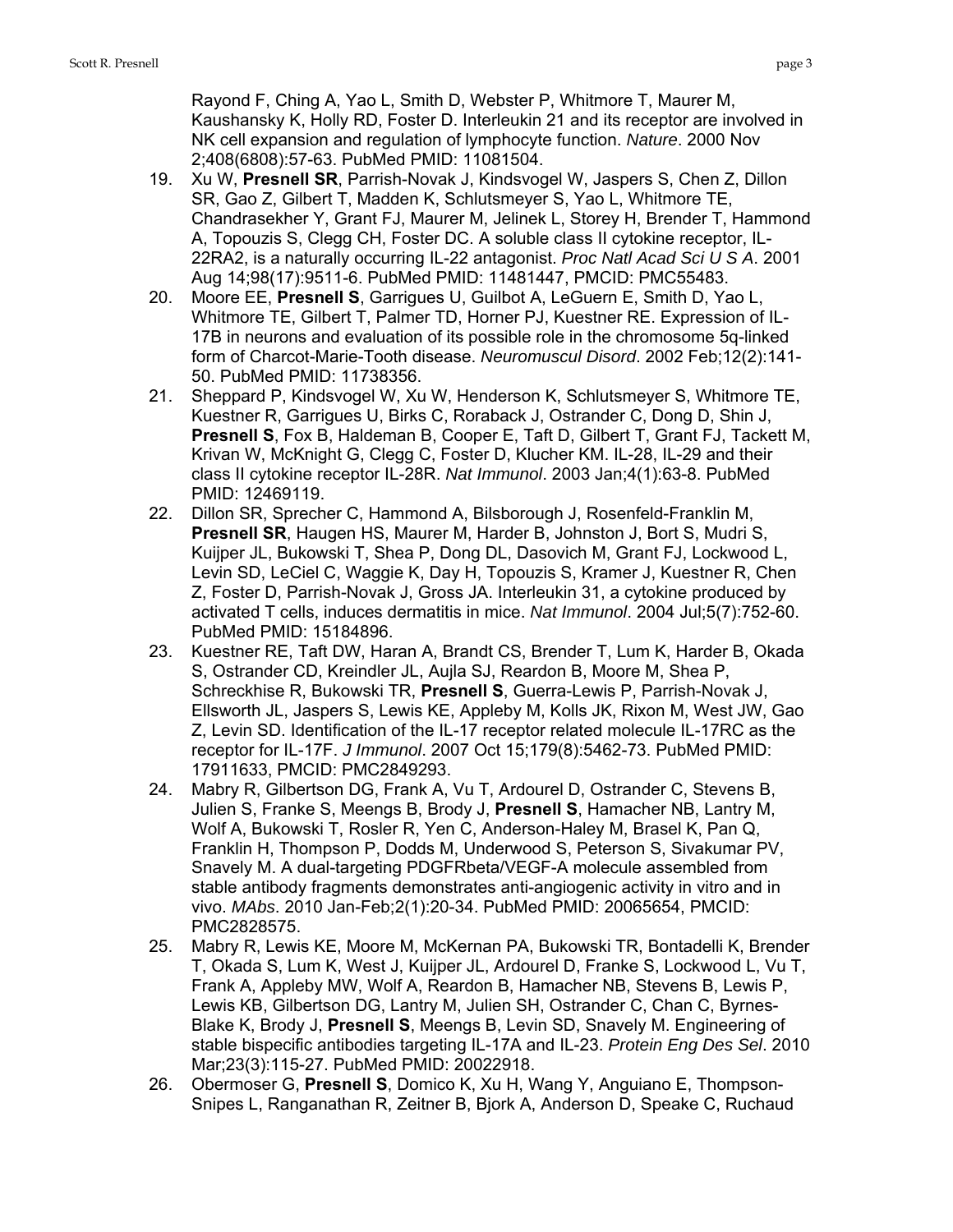E, Skinner J, Alsina L, Sharma M, Dutartre H, Cepika A, Israelsson E, Nguyen P, Nguyen QA, Harrod AC, Zurawski SM, Pascual V, Ueno H, Nepom GT, Quinn C, Blankenship D, Palucka K, Banchereau J, Chaussabel D. Systems scale interactive exploration reveals quantitative and qualitative differences in response to influenza and pneumococcal vaccines. *Immunity.* 2013 Apr 18;38(4):831-44. PubMed PMID: 23601689, PMCID: PMC3681204.

- 27. Chiche L, Jourde-Chiche N, Whalen E, **Presnell S**, Gersuk V, Dang K, Anguiano E, Quinn C, Burtey S, Berland Y, Kaplanski G, Harle JR, Pascual V, Chaussabel D. Modular Transcriptional Repertoire Analyses of Adults With Systemic Lupus Erythematosus Reveal Distinct Type I and Type II Interferon Signatures. *Arthritis Rheumatol*. 2014 Jun;66(6):1583-95. PubMed PMID: 24644022.
- 28. Khaenam P, Rinchai D, Altman MC, Chiche L, Buddhisa S, Kewcharoenwong C, Suwannasaen D, Mason M, Whalen E, **Presnell S**, Susaengrat W, O'Brien K, Nguyen QA, Gersuk V, Linsley PS, Lertmemongkolchai G, Chaussabel D. A transcriptomic reporter assay employing neutrophils to measure immunogenic activity of septic patients' plasma. *J Transl Med*. 2014;12:65. PubMed PMID: 24612859, PMCID: PMC4007645.
- 29. Li S, Rouphael N, Duraisingham S, Romero-Steiner S, **Presnell S**, Davis C, Schmidt DS, Johnson SE, Milton A, Rajam G, Kasturi S, Carlone GM, Quinn C, Chaussabel D, Palucka AK, Mulligan MJ, Ahmed R, Stephens DS, Nakaya HI, Pulendran B. Molecular signatures of antibody responses derived from a systems biology study of five human vaccines. *Nat Immunol.* 2014 Feb;15(2):195-204. PubMed PMID: 24336226, PMCID: PMC3946932.
- 30. Speake C, **Presnell S**, Domico K, Zeitner B, Bjork A, Anderson D, Mason MJ, Whalen E, Vargas O, Popov D, Rinchai D, Jourde-Chiche N, Chiche L, Quinn C, Chaussabel D. An interactive web application for the dissemination of human systems immunology data. J Transl Med. 2015;13:196. PMID: 26088622, PMCID: PMC4474328.

# **Book Chapters**

- 1. Nambiar KP, Stackhouse J, **Presnell SR**, Benner SA. (1986) "Evolutionary Guidance and the Engineering of Enzymes," **Enzymes as Catalysts in Organic Synthesis,** (M. P. Scheider ed.), D. Reidel Publishing Co., pp. 325-340.
- 2. Cohen FE, Gregoret LM, **Presnell SR**, Kuntz ID. "Protein Structure Prediction: New Theoretical Approaches," (1989) **Computer-Assisted Modeling of Receptor-Ligand Interactions: Theoretical Aspects and Applications to Drug Design,** A. R. Liss, New York, pp. 75-85.
- 3. Cohen FE, **Presnell SR**, Gregoret LM, Kuntz ID. "Theoretical Approaches to the Prediction of Protein Structure" (1989) **Protein Folding: Deciphering the Second Half of the Genetic Code** (L. Gierasch and J. King, ed.) American Association for the Advancement of Science, Washington DC, pp. 251-258.
- 4. **Presnell SR**, Cohen BI, Cohen FE. "An Expert System for Secondary Structure Prediction" in **Patterns in Protein Sequence and Structure**, (1991) (ed. W.R. Taylor), Springer-Verlag, Heidelberg, Chapter 8, pp. 113-127.

## **Patents (representative)**